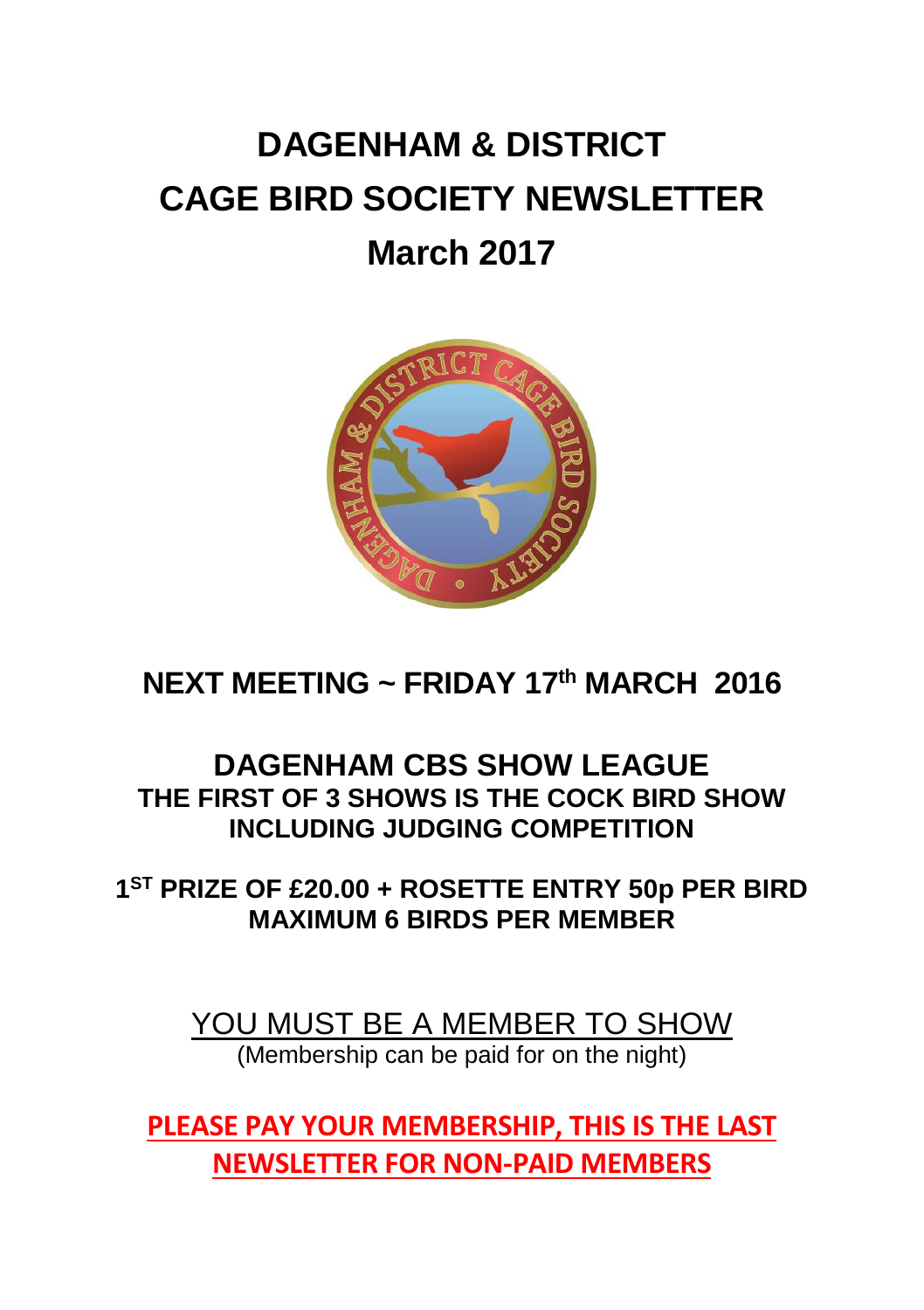**Dagenham and District Cage Bird Society Heath Park Hall Rusholme Avenue Dagenham Essex RM10 7PR**

### **PRESIDENT**

Mr. Peter De Cort 5 Campbell Close Collier Row Romford Essex **RM1 4SA 01708 750036**

### **CHAIRMAN**

Mr. Mick MacCathy

### **TREASURER**

Mr. Peter De Cort 5 Campbell Close Collier Row Romford Essex **RM1 4SA 01708 750036**

### **SECRETARY**

Mr. Richard Wilson Unit 5, 28-30 Fowler Rd Hainault, Essex **IG6 3UT 07852 959447**

# **Committee Members 2017**

President PETER DE CORT Vice President …..vacate… Chairman MICK MACCATHY Vice Chairman …..vacate… Secretary RICHARD WILSON Asst. Secretary …..vacate… Treasurer PETER DE CORT Publicity & Raffle BARRY & VAL Show Manager **TONY STUBBS** Ass Show Manager MICK MACCATHY Show Secretary STEVE WALLIS Asst. Show Secretary RICHARD WILSON Canteen MICK MACATHY

Committee: Dick Lathief, Paul Cambruzzi , Ted Papandreas

**Meetings held on the third Friday of the month at 7.30pm at Heath Park Hall – Rusholme Avenue – Dagenham – Essex RM10 7PR**

**Committee Members meetings Would officers and committee members please attend these monthly meetings starting from 7.30pm on every meeting night.**

**Subscription rates for the calendar year 2016**

**Single £10.00 Couples £10.00 Juniors Free.**

Dagenham Cage Birds Society – Heath Park Hall – Rusholme Avenue – Dagenham – Essex RM10 7PR

Website: www.dagenhamcbs.com Email: info@dagenhamcbs.com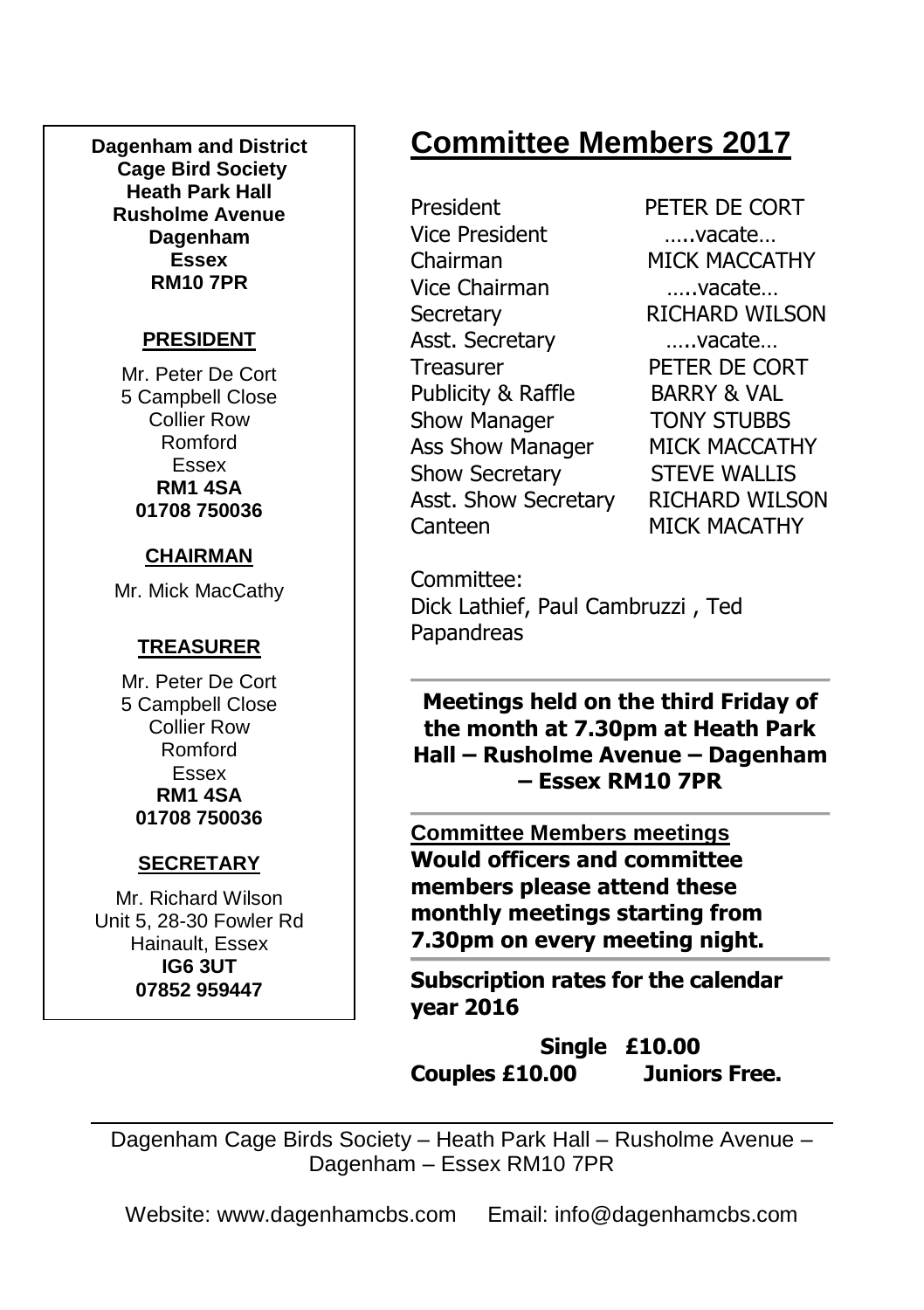# **Forthcoming Meetings**

|                          | 15th Apr 2017 Bring & Buy Sale                                         |  |  |
|--------------------------|------------------------------------------------------------------------|--|--|
|                          | 19th May 2017 Talk on Owls (TBC by Fran)                               |  |  |
| 16th Jun 2017 TBC        |                                                                        |  |  |
| 21st Jul 2017 Quiz Night |                                                                        |  |  |
|                          | 18th Aug 2017 Planning Night for Open Show plus free Money Draw        |  |  |
|                          | 15th Sep 2017 Any Bird Show - 2 <sup>nd</sup> Show in Club Show League |  |  |
|                          | $20th$ Oct 2017 Pairs Show – $3rd$ Show in Club Show League            |  |  |
|                          | 17th Nov 2017 Young Stock Show                                         |  |  |
|                          | 15th Dec 2017 Free Christmas Hamper Draw & Buffet Night                |  |  |
|                          |                                                                        |  |  |

### **February 2017 Meeting (Postponed)**

This was due to the caretaker not opening the hall for our meeting which was upsetting for the 20+ members that had turned up to discuss if this year's Open Show should be moved to a different date. This will now be discussed at March's meeting while the cock birds are being judged. Peter has spoken to the caretaker and was told it was just an oversight on their part, Peter has suggested that he will call the caretaker on the morning of each meeting night to remind him we will be there that night.

I sent an email to Heath Park Community Halls who are the Company that is now managing the hall regarding the above, asking what happened and they could not explain what happened but apologised for the inconvenience and has offered our two-hour rental charge for the hall back, but no money back towards the loss of revenue we would have had from the raffle and tea bar.

Dagenham Cage Birds Society – Heath Park Hall – Rusholme Avenue – Dagenham – Essex RM10 7PR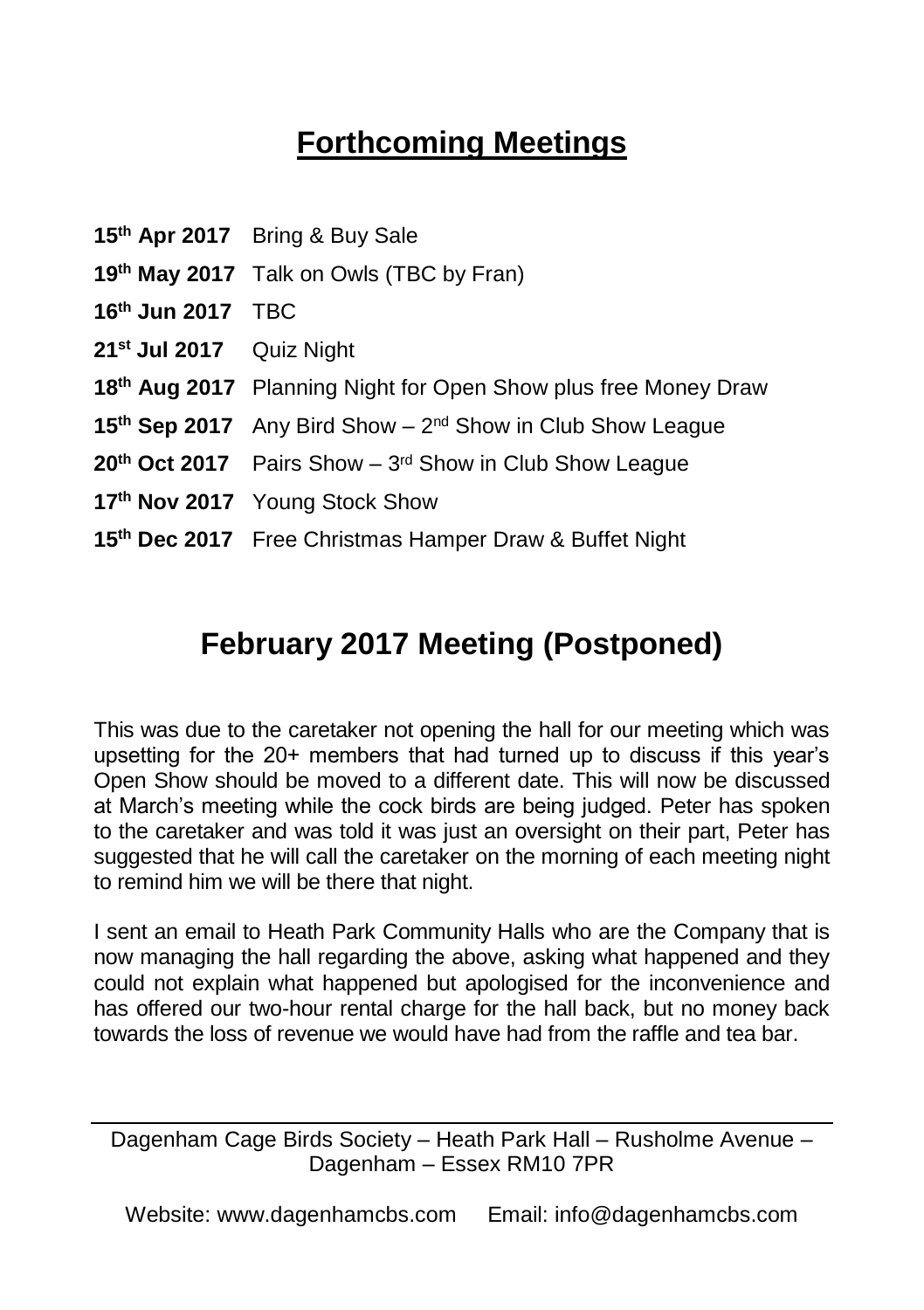I have also asked about the high increase in the rent which they have failed to justify at this time, also about our time slot change and they have said it is due to their current insurance policy and if this changes they would consider us to go back to 8.00pm to 10.00pm.

The Council has yet to comment regarding the above.

# **Treasurers Monthly Report for January 2017**

Number of members present – (Meeting Postponed) Raffle made  $- f$ 0.00 Tea Bar made – £0.00 New members – 0

# **March 2017 Meeting**

The Dagenham CBS Show League, has 3 phases:-

March, 1st Show – Cock Show (cock birds only any species)

September, 2nd Show – Any Bird Show (Cock or Hen - Any Species)

October, 3rd show, Pair's show (cock & hen same species)

Only one bird in a cage. Entry 50p per cage. Each Member can show no more than 6 birds in each Show.

These Shows are based on points for place's, so for example if the total birds in any one show is 30, the first placed bird will get 30 points, second placed bird will get 29 points, third placed bird will get 28 points, down to the last placed bird which would get 1 point.

All Members points from the 1st show will create a League Table and the points from the 2nd & 3rd shows will also be added to it, to create the -

Dagenham Cage Birds Society – Heath Park Hall – Rusholme Avenue – Dagenham – Essex RM10 7PR

Website: www.dagenhamcbs.com Email: info@dagenhamcbs.com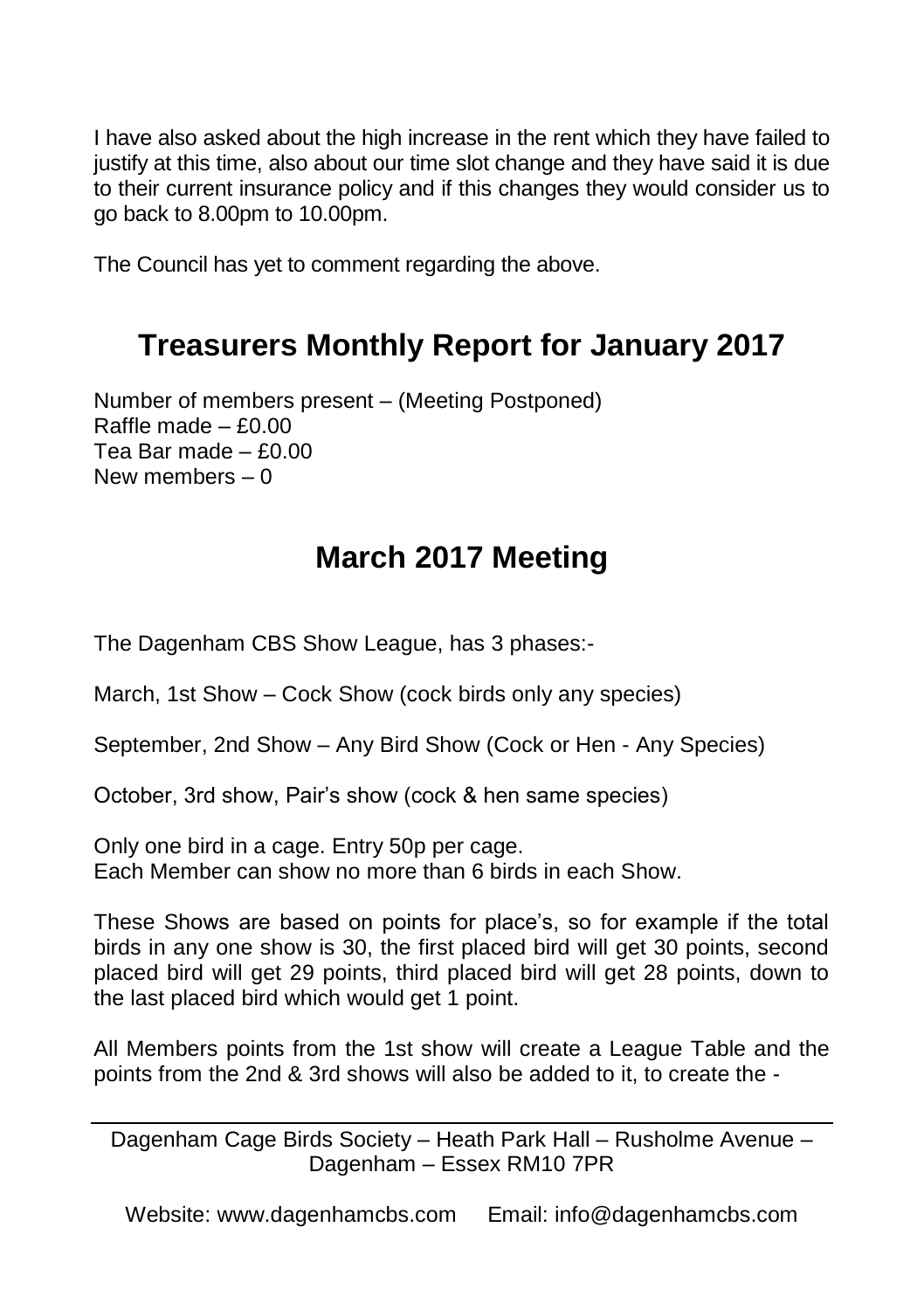Dagenham CBSs Show League Champion 2017.

(Prizes for the League Winner £100 + Cup + Trophy, Second £50 + Trophy, Third £25 + Trophy.

*Sponsored by Vista Workspace Solutions Ltd.*

The 2016 Champion was Richard Wilson (British Birds), Runner-up Steve Wallis (British Birds) and third place was Mick McCathy (British Birds). As it can be seen, the Show League was dominated by the British Bird keepers which is surprising considering how they are outnumbered by the Canary keepers. So, let's hope the Canary boys make a bit of an effort this year.

Please do your best to take part and bring up to 6 birds to the Show or come and support the Club by introducing a new member.

Also at this meeting we will discuss and confirm if we are moving the date of our Open Show, talk about our possible coach trip, update on the hall and the management team that are now in charge.

#### **Dates for your diary**

Dagenham Bring & Buy Sale 21st April 2017 Newark – Sunday 5<sup>th</sup> November 2017

#### **Parrot Society Shows**

Summer Show - Sunday 2nd July, 2017 National exhibition – Sunday 8<sup>th</sup> October, 2017 Help Bird Keepers Show – Sunday 3rd December, 2017

25<sup>th</sup> Gouden Ring Show 2<sup>nd</sup> – 3<sup>rd</sup> December, 2017

Dagenham Cage Birds Society – Heath Park Hall – Rusholme Avenue – Dagenham – Essex RM10 7PR